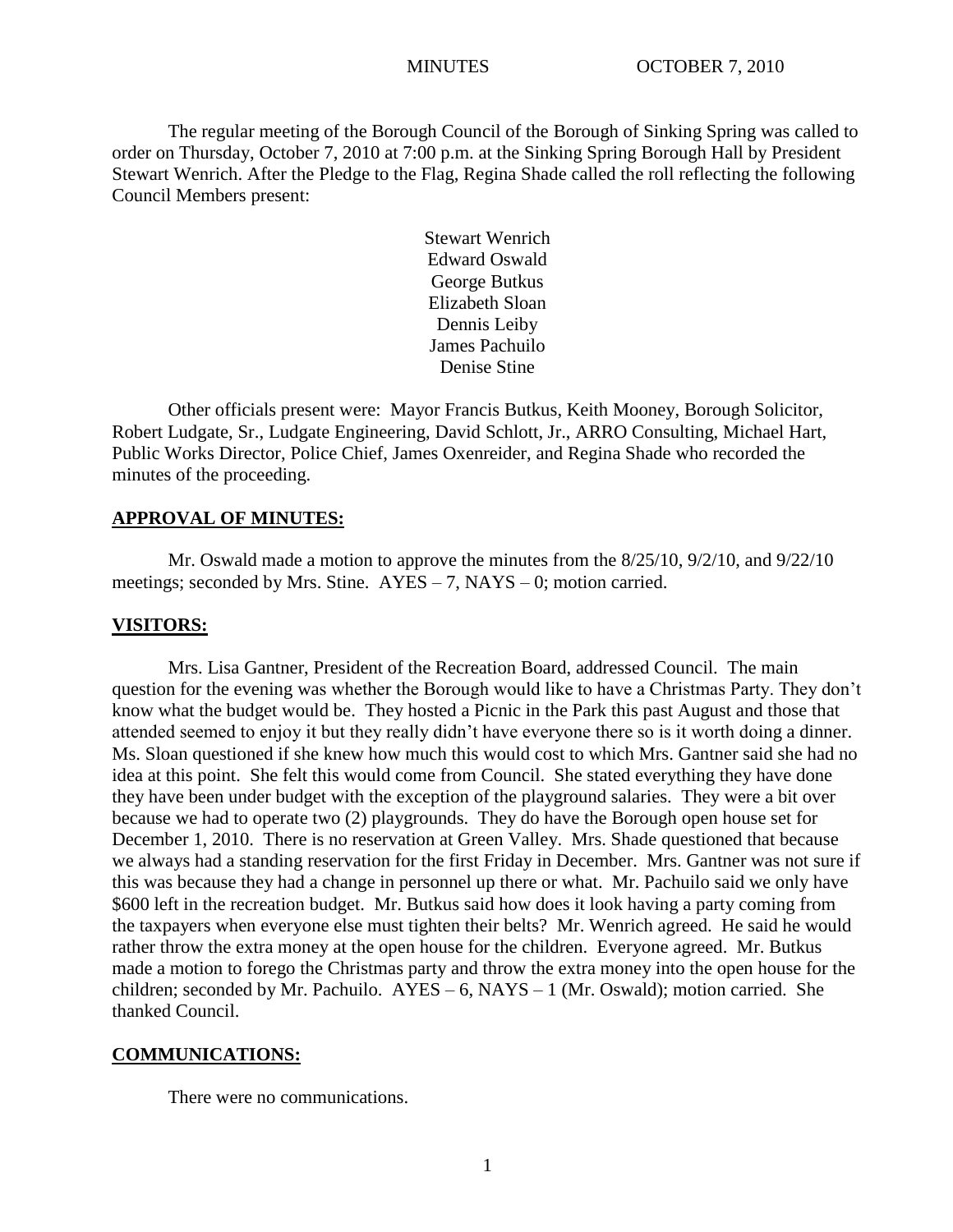## **APPROVAL OF BILLS:**

Mr. Pachuilo made a motion to pay the bills; seconded by Ms. Sloan. AYES – 7, NAYS – 0; motion carried.

# **WESTERN BERKS FIRE DEPARTMENT:**

Mr. Jeffrey Weidner stated Council received a copy of their report for September, 2010. For the month of September they responded to a total of 57 incidents. Ten (10) of them were in the Borough. They had an average turnout of eleven (11) people per call. Total number of responding personnel was 591. It was a somewhat quiet month. They are continuing to work with insurance companies to recover some of their loss from the barn fire. They are still waiting for a couple pieces of equipment to come in but they do have all the apparatus back in service and fully operational at this point. Mr. Pachuilo questioned if he had a chance to look into the 911 calls regarding the Western Berks fire calls that are being billed through the Borough. Mr. Weidner stated he does have a call into Wanda Keener at the Communication Center but he has not had an opportunity to follow up with her yet. Mr. Pachuilo said that Mrs. Shade and Mrs. Bohn received a bill from dispatching for Western Berks Ambulance and police as well as the fire company and he posed a question to Western Berks Fire Department as to why, Mrs. Sloan stated are we being billed twice, to which Mr. Pachuilo said no. He questioned why we were getting the bill when we turned over everything to the new fire department. Mr. Weidner said he does have a call into them to see just what the easiest way to get this covered is. He also posed the same question to the other municipalities if they were billed this way also. Mr. Pachuilo stated he believes they will get more info at the next meeting from the other municipalities. Mr. Weidner does have copies from the other four (4) municipalities and everyone is being billed. Mr. Pachuilo asked how we are handling the Western Berks Ambulance. We are giving them a fee for the residents why are we then being billed for the 911 dispatching. Mr. Mooney said he didn't know why we would be charged. Mr. Butkus asked if this was something new or have we always been getting this bill. Mrs. Shade stated we have always received County Communication bills but this is the first time she has seen it broken down like this to which Chief Oxenreider agreed. We always got one (1) communication bill telling us how much they were charging us. Mrs. Shade stated in regard to the Western Berks Ambulance Board, it has been formed and we had our first meeting. Mr. Leon Mazurie of Spring Township is trying to set up a meeting with Mrs. Bonnie Page to discuss the Board's concerns; however as of this date we haven't heard anything in reply.

# **MILLER ENVIRONMENTAL:**

Mr. Peter Juzyk gave the report for September, 2010. The total monthly flow was 14.631 million gallons. The average daily flow was 488,000 gallons; the minimum daily flow was 363,000; and the maximum daily flow was 1,350,000 gallons. The total rainfall was 9.50 inches. The contribution by the municipalities was: Sinking Spring – 52.4%, Lower Heidelberg – 39.5%, and South Heidelberg  $-8.2\%$ . They completed fourteen (14) plant maintenance work orders. They power washed the grit station; RAS pump station, and oxidation ditches. Removed debris from a grit pump and grit classifier; installed utility water pipe to wet well. Replaced utility water pipe at chlorine contact tanks; repaired water valve between clarifier one (1) tank and scum hopper. They started chemical feed pump one (1) on 9/20/10. Bulk tank was filled with utility water. The utility water is being metered to Division Box Two (2). So far all the equipment is functioning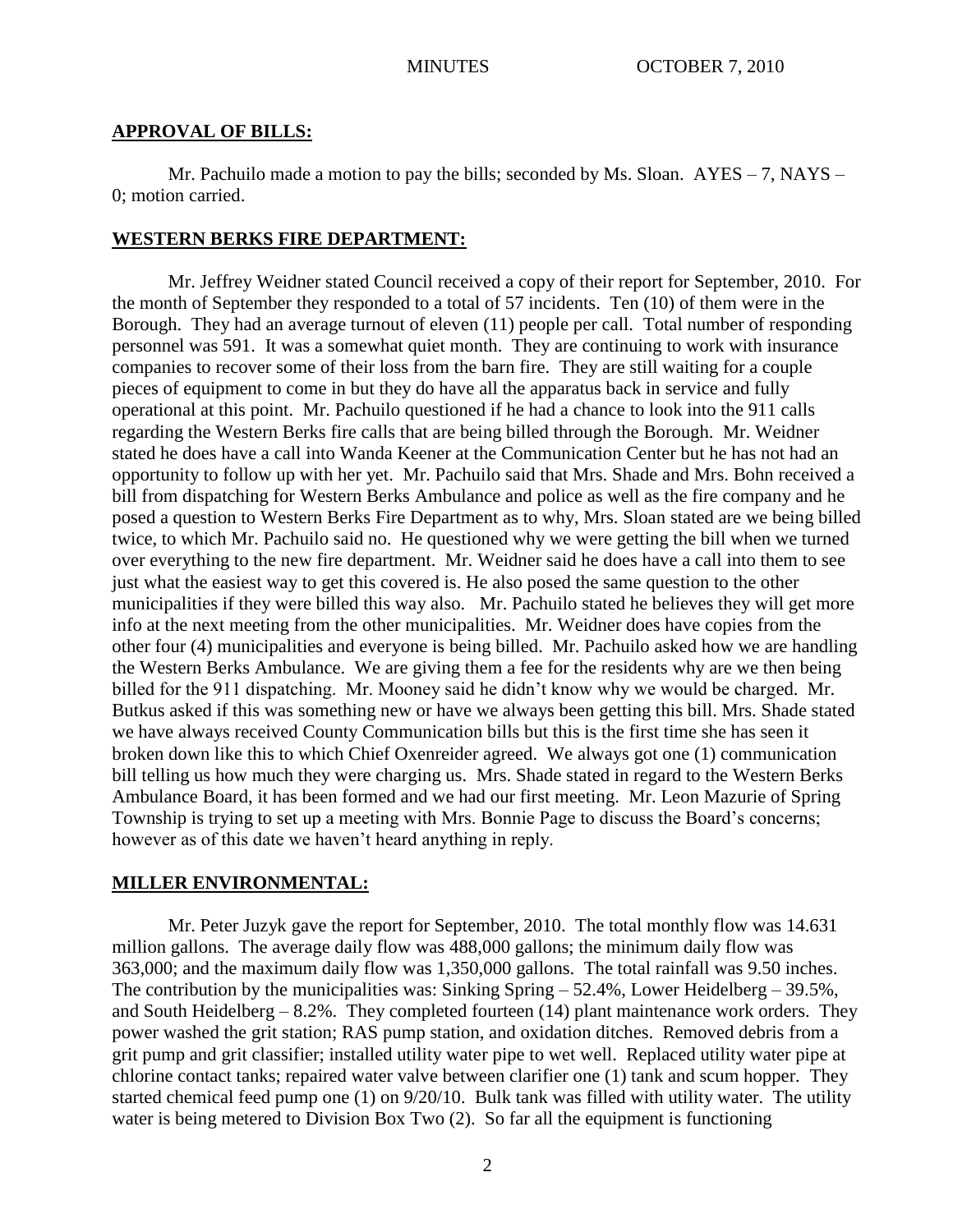# **MILLER ENVIRONMENTAL (cont'd):**

correctly. On the evening of 9/22/10 they responded to a raw sewage pump fault. They operated the drives manually until the wet well came back within normal range. Pumps did return to automatic operation. There was a chlorine analyzer malfunction on 9/25/10. The malfunction was determined to be due to a snapped metering pump shaft. Also found a pin-hole in the tube assembly. Chlorinator is being operated manually until replacement parts are received. A spare pump is in stock but it is rated a one (1) rpm and the pump removed from the analyzer is a two (2) rpm unit. The O&M manual does not indicate if both pumps are interchangeable. The research of the issue continues. Mr. Butkus questioned if we are operating without this unit to which Mr. Juzyk said yes. We are operating manually. For the month of September it does look like we are going to have a fecal violation. On  $9/29/10$  we had a fecal count of 600. It could be a combination of the wet weather and perhaps the feed rate was not set high enough. Mr. Butkus questioned what was the ballpark amount for one (1) of these replacement units? Mr. Juzyk said roughly \$330.00. Mr. Butkus questioned if we get the right pump motor can we just swap it out for the one that was snapped dry. Mr. Juzyk said yes. He already has a pump on order. Ms. Sloan asked if that one (1) rmp model is new to which Mr. Juzyk said it is brand new. She wondered if we could send it back and get a credit toward the two (2) rpms. Mr. Juzyk said the only thing he might be able to do is work something out with the service company he deals with. A brief discussion ensued. Mr. Wenrich asked Mr. Schlott if he had anything to report.

# **SEWER ENGINEER – DAVID SCHLOTT, JR, ARRO CONSULTING:**

Mr. Schlott stated both contractors are still working on their paperwork. Most of the punch list items are complete however there is a dehumidifier that needed to be delivered as it was backordered; it was finally delivered. The contractor needs to install it at the one (1) pump station. There is a fair amount of liens and paperwork that still need to be completed. There are some certifications that need to be complete because there was some ARRA funding attached to this project. They are going to need some more time; Mr. Schlott recommended a 29 day time extension. Mr. Butkus made a motion to authorize the time extension for the paperwork; seconded by Mr. Leiby. AYES – 7, NAYS – 0; motion carried. We do have an application for payment for Hirneisen Electric, Inc. in the amount of \$26,533.80. They will have a final payment request but that will probably be next month. Mr. Oswald made a motion to pay \$26,533.80 to Hirneisen Electric; seconded by Mr. Butkus.  $AYES - 7$ ,  $NAYS - 0$ ; motion carried. The outstanding balance for this contract is in the area of around \$36,000.00 so there is still money in the retainage. In regards to Spring Market the new manholes onsite have successfully passed the vacuum test. The contractor completed the abandonment and physical disconnection of a portion of the existing sewer main located in the right-of-way of Penn Avenue. Mr. Schlott went on to explain about the Miller Environmental Amendment #3 which is under unfinished business. There will be additional costs for electrical, chemicals, sludge handling, and other maintenance functions as a result of the upgrade; Mr. Mooney, Mrs. Shade, Mr. Oswald, Mr. Hart, and Mr. Schlott sat down with Miller to go over the amendment to their contract. We will only need to meet the new phosphorus limits as of January, 2012. There is still some time on that. Mr. Juzyk will be using water in the chemical pumps in the interim to make sure they are working properly. They will be doing one (1) month of full scale testing of ferric chloride as well as aluminum chloride to see which one (1) works the best. This amendment will be retroactive to July  $1<sup>st</sup>$  and go through June 30, 2011 at which point they will look at other items. Mr. Schlott feels at this time it should be tabled as they reviewed some of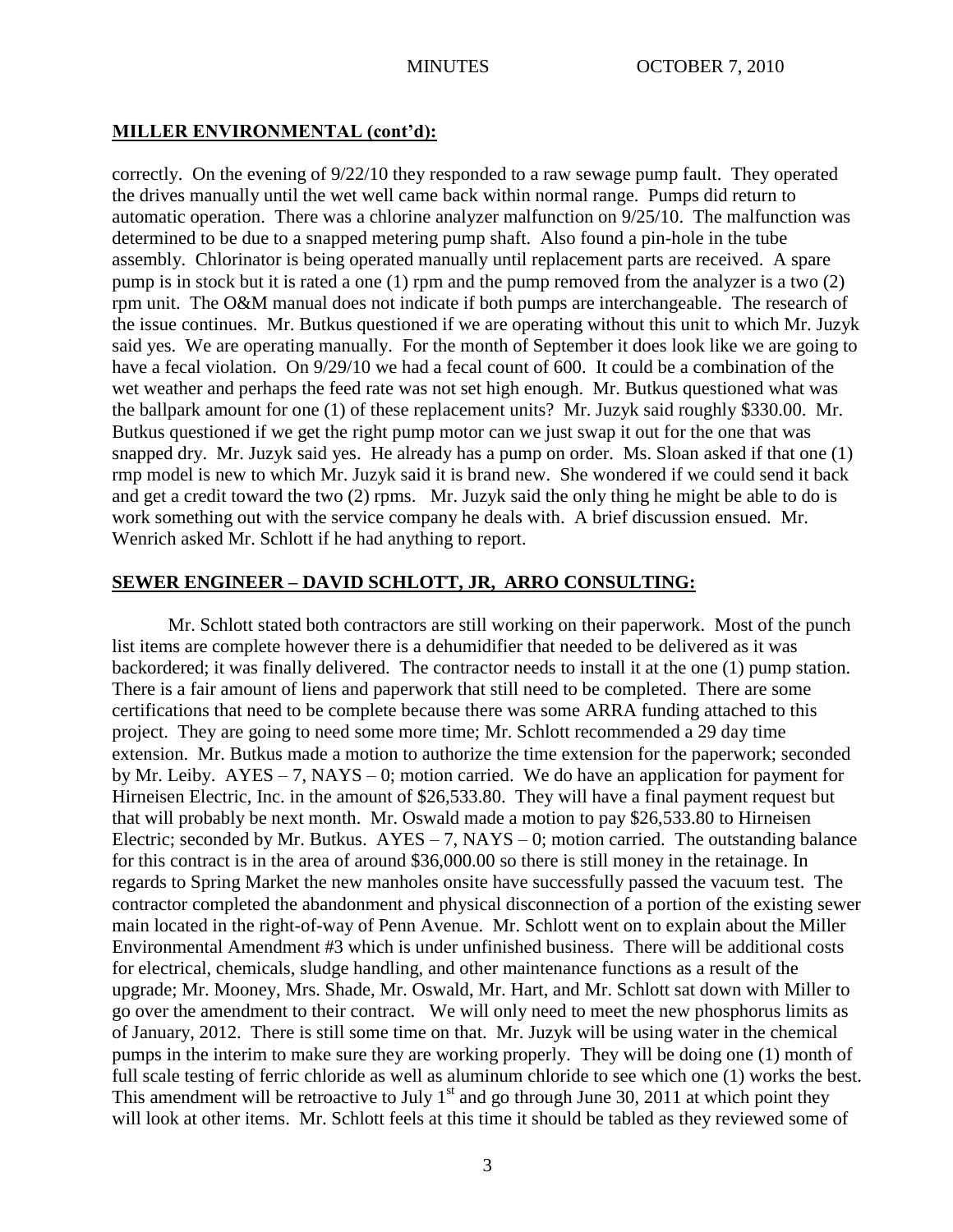# **SEWER ENGINEER – DAVID SCHLOTT, JR, ARRO CONSULTING (cont'd):**

the costs and the revised amendment and they were not jiving with previous discussions. Mr. Schlott has been in contact with Mr. Juzyk, Mr. Lew Christy, and Mr. Michael Pointer of Miller Environmental; Mr. Pointer was in transit and didn't have an opportunity to review it, so he again feels we should table the amendment. Ms. Sloan had a question. On page two (2), letter F, it states the owner and operator have full legal capacity and authority to execute this amendment number three (3) which she agrees with it; but then it goes on to say without the need for additional approval or authorization by any person or entity. She feels it should say in there, it needs the approval of Council. Mr. Mooney says it means once it is signed. Council is going to approve it before it is executed. Someone will make a motion at a meeting authorizing the execution of the document before anyone signs it. Ms. Sloan stated if Mr. Mooney is comfortable with it that is fine. She personally feels it is sloppy and thinks the wording should be tighter. Mr. Mooney said the purpose of it, is because after it is signed if there is some litigation the Borough isn't questioning the validity of the signature that is on the document. Ms. Sloan said okay. Ms. Sloan said we are good.

# **REVITALIZATION PROJECT:**

Mr. Ludgate said a report was provided at the workshop meeting. Mr. Oswald said their documents were attached to the meeting minutes of the workshop. Mr. Ludgate said they put a lot of work into that report and he urged Council to read it.

## **UNFINISHED BUSINESS:**

The flu clinic will be held October 13, 2010 from 11:00 a.m. till 2:00 p.m. at the Borough Hall providing the availability of the vaccine.

Bulk trash day will be October 13, 2010 as well. Mr. Butkus explained what can be placed out. No florescent bulbs. The County website has some locales listed where some of the products can be taken. They also have some dates for oil based paint disposal.

The next item was the budget. Mr. Pachuilo stated they had met one (1) time. It was just preliminary as they were gathering information they needed. The information was given to Mrs. Stine and Mr. Leiby for their review as well. After the meeting, he is going to ask Mr. Leiby, Mrs. Stine, and Mrs. Shade for some available dates to sit down and start putting some good hard numbers down. The police, the Library, and public works' budgets seem to be pretty cut and dry. He does have some questions regarding the Library budget and he will bring them up when the time comes. He feels we should have something by the workshop meeting at the end of October or by the beginning of November's regular meeting. Ms. Sloan said yes we should have something they can start working off of. Mr. Pachuilo stated what I am going to be handing you are what we feel we can run the Borough on and what it is going to take to run the Borough. It is going to be what it is going to be. That is the Budget Committee's job at this point. There are a lot of things going on with leasing as opposed to buying. He got some pricing from Mrs. Shade's office on renting a copy machine. It is pretty economical to lease police vehicles. He wanted the Sewer Committee to meet first and then give us their numbers. Mr. Oswald said they will be meeting some time the upcoming week. Mr. Oswald questioned if everyone saw the handwritten note in the beginning of their binders about the copy machine. He is not sure if we are going to make it till next year for a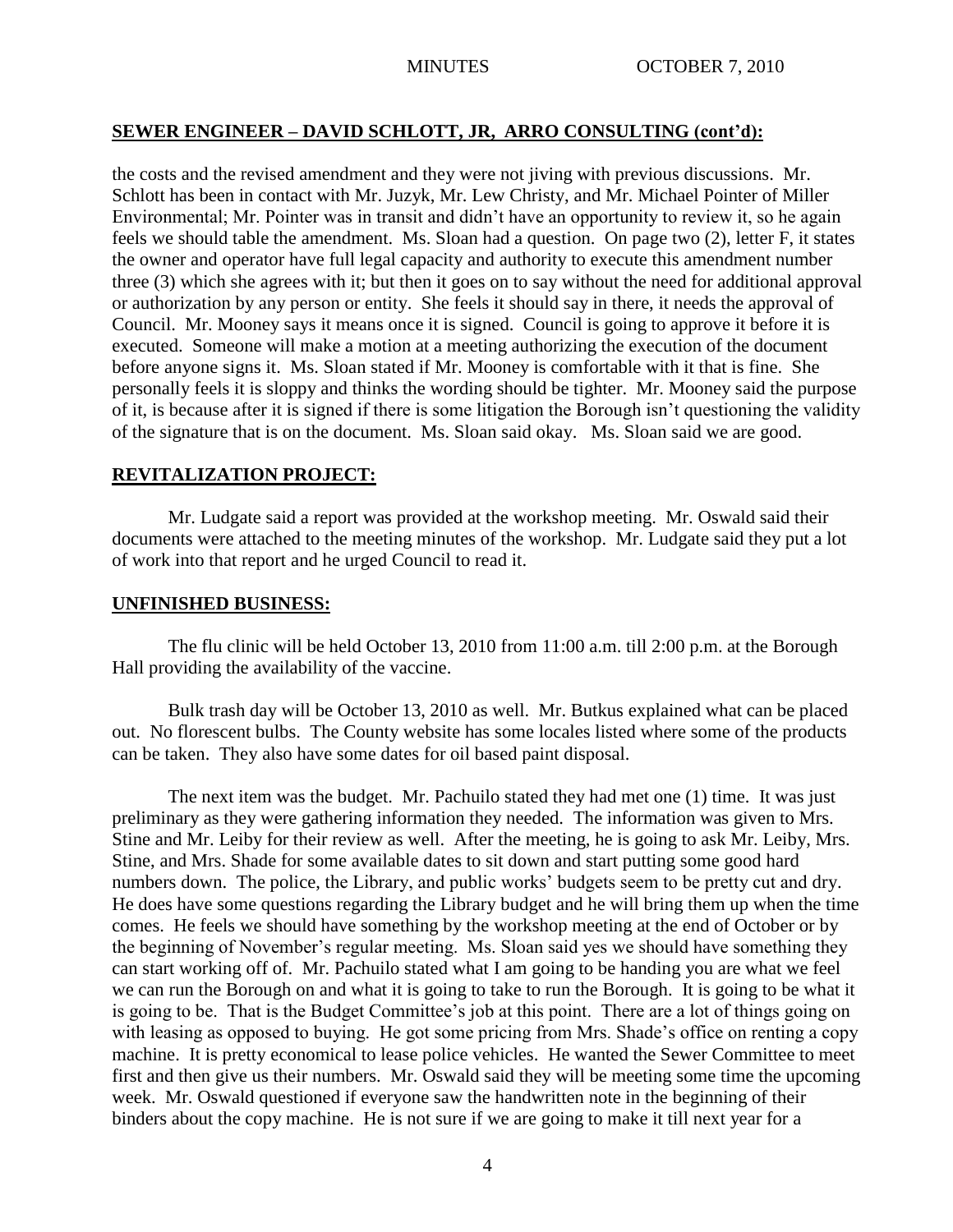## **UNFINISHED BUSINESS (cont'd):**

copy machine. He would like Mrs. Shade to get the ball rolling on this, just in case we don't make it to the beginning of the year. Mrs. Shade said some of your reports are crinkled and we have issues with the stapler. It appears to her that it does not feed properly and that causes jams, which could create an issue with the stapler. Mr. Wenrich questioned if we had any numbers. Mrs. Shade stated she has some information for a black and white printer that Jeff Weidner gave her that they are renting at the Western Berks Fire Department. It is around \$180.00 a month. Mrs. Shade would like Council to consider purchasing a color copier. When Mr. Hart has maps to send out or we need color for whatever reason, we often times are left with coloring them in ourselves. Mr. Butkus said if Mrs. Shade could get those numbers they can work on that. Mr. Oswald said at some point we did authorize Mrs. Shade to spend a certain amount of money on a copier. Mr. Pachuilo questioned if that was reflected in the minutes. Mrs. Shade said you did authorize up to \$10,000 however we then had the incident with the police vehicle and she got a bit scared to purchase a copy machine after spending that money. Ms. Sloan said yeah, that wiped out that money. Mr. Wenrich said if it is \$300 a month that is only \$3,600 a year on a lease and that includes maintenance. Mrs. Shade stated we need the fax/scanner/copy machine type model. Mr. Oswald said he realizes money will be tight but we won't be getting any tax dollars till March or April. Mrs. Shade stated with all due respect to everyone, how comes when the sewer department needs something we just make a motion and pass it and they buy whatever it is they need. However, her department is in dire need, as shown by the copies in the book, but we need to get numbers. She questioned can't we do a "not to exceed amount" whether it be on a lease or to buy it out right. She went on to say they don't need the "Taj Mahal" of copy machines but one (1) that is reliable so they don't have to be on their hands and knees everyday fixing it in order for it to work properly. Mr. Pachuilo asked what the previous motion was. Mrs. Shade stated it was not to exceed \$10,000.00. Mr. Oswald made a motion to look into the lease of a color copier not to exceed \$300.00 a month; seconded by Mrs. Stine.  $AYES - 6$ ,  $NAYS - 1$  (Mr. Butkus); motion carried. Mr. Butkus asked what the term is for the lease. Mrs. Shade stated before she signs anything she will let Council know the numbers. Mr. Oswald said something else to consider is if she is on the floor and the copier falls on her that is a workman's comp claim. Mr. Wenrich said not only that but if something short circuits you are looking at cuts. Ms. Sloan said eye injuries.

The next item was the PA American Water contract. Mr. Mooney said we discussed the clause that was causing concern with them and they evidently sent a letter that got lost or didn't send a letter at all. The letter explained that the new verbiage is; we need to amend our shutoff letter to include an additional fee of around \$5.50. That is the additional charge for their loss of revenue. So upon the investigation Mr. Mooney feels we can sign the new agreement. Mr. Butkus made a motion to authorize the amendment to the contract; seconded by Ms. Sloan.  $AYES - 7$ , NAYS – 0; motion carried.

The next item was the Terrace Land Development Plan Approval. Mr. Ludgate introduced Mr. Jim McCarthy of McCarthy Engineering. He was there to answer any questions. Mr. Mooney believes they were authorized at the last meeting to get the agreement together. He sent it to EJ, Mr. Ludgate, and Mr. Schlott. Mr. Schlott had a few things that need to be added in regards to whether or not the Terraces already have bought capacity. You need to buy capacity if you have not and you will need to complete a sewer module as well. Mr. Ludgate said he sent an e-mail earlier that day to Mr. Mooney. Mr. Mooney stated he had left for Chambersburg earlier that day and he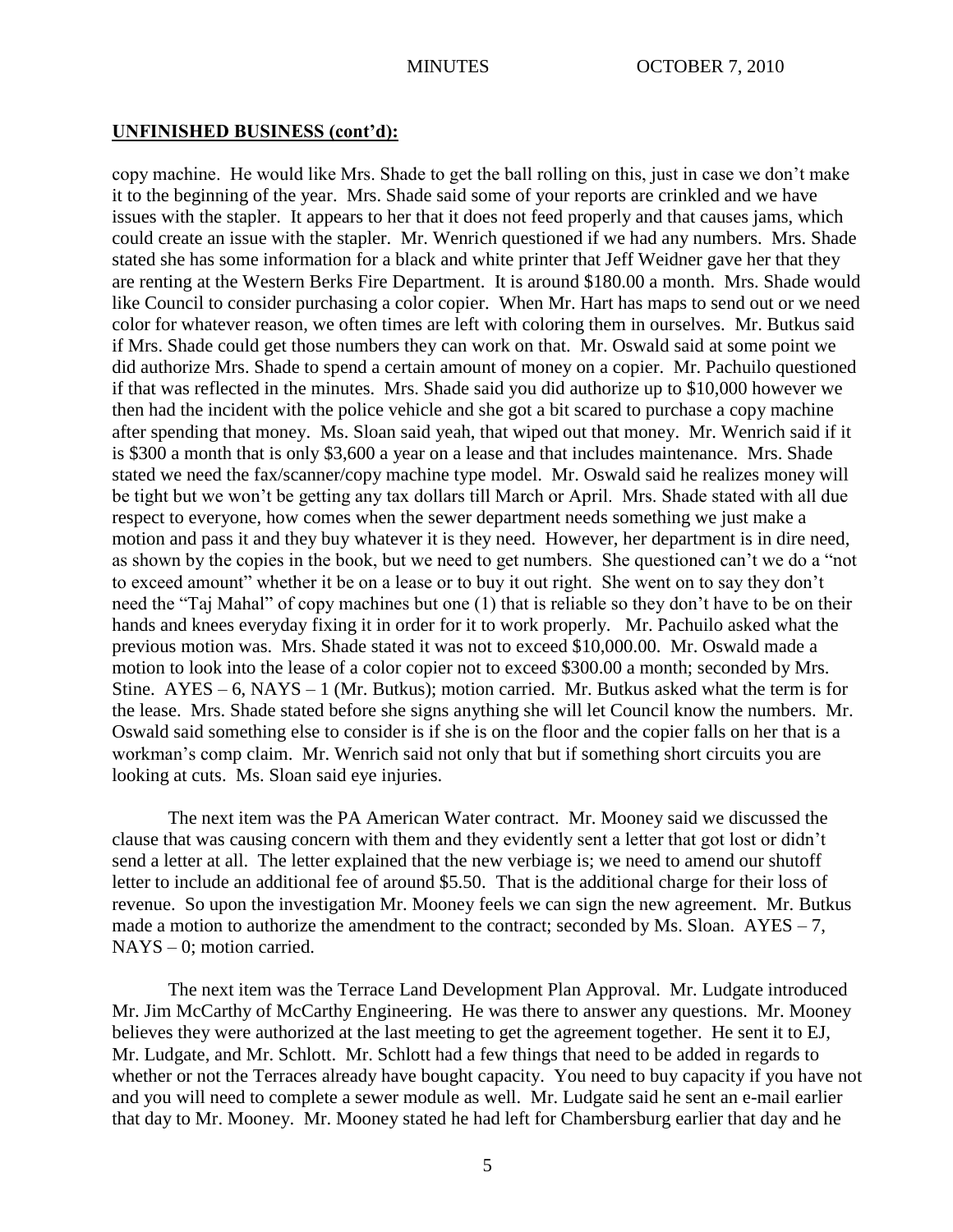### **UNFINISHED BUSINESS (cont'd):**

did not have a chance to read it. Mr. Mooney said the prudent thing to do here might be to give us a short time extension and then we meet in three (3) weeks at a workshop meeting. Mr. Ludgate stated we don't really have a workshop scheduled we are having a hearing. Mr. Wenrich said we could possibly work it in; this could be perhaps the only other thing we do. Mr. Butkus asked if we could remind everyone of the certain points of concern. Mr. Ludgate said there were several pages on a letter but the major issue was the retaining walls. They need to have them designed by a capable person. That came out of developer's own geological consultant. Mr. McCarthy and Mr. Grande have no problem with that. Mr. Ludgate said conditional approval would be granted as long as the "called for" testing along with the design of the wall is done before any construction is begun. Mr. Mooney believes that is what the agreement states. Mr. Ludgate stated the other issue is with stormwater design and that is still being straightened out. The Planning Commission felt that those items did not warrant the plans coming back to them but that they could be handled administratively between the solicitor and the engineer. They were willing to recommend a conditional approval however they felt the conditions were unusual and important that a separate agreement be obtained and recorded to protect the Borough. That is why Mr. Mooney is suggesting just a short time extension just to make sure everyone has reviewed the agreement and are comfortable with it. Mr. McCarthy asked for clarification. He asked Mr. Mooney if they want the wall constructed before the final plans are recorded to which Mr. Mooney said correct. The problem with that is no bank would finance the wall construction till the plan is recorded and the other construction activities that would have to happen. For example, if they have to install the sanitary sewer lines and they would have to blast. They don't want to do blasting anywhere near where a newly constructed retaining wall is placed. Mr. Mooney said you have two  $(2)$  choices. It has to be built prior or you and Ludgate Engineering got to sit down and come up with a reasonable sum of money to be escrowed in the improvement agreements. Mr. Mooney stated in talking with EJ, he feels they are miles apart in the amount of money that would be needed in escrow for the retaining walls; that is why the suggestion was made to build the wall prior to final plan approval. Mr. McCarthy said the walls are a private improvement not a public improvement. Mr. Ludgate said the concern is that your geological consult agreed with the basic concern of Mr. Ludgate. You need to protect the slope by whatever means. Mr. McCarthy agreed; so until there is a design to protect that slope then we really don't have sufficient confidence that the slope will be stable. That is their concern and your own geological consultant said the same thing. Mr. McCarthy said if they are required to have it tested by a licensed qualified engineer, a geo-tech, designed by a constructional engineer, and reviewed and inspected by Ludgate Engineering, he feels there is enough there to establish it will be a stable slope. Mr. Butkus thought we were saying the designs had to be approved not that it had to be built prior to plan approval. Mr. Mooney said no. We were talking about having them built prior to plan approval. Mr. Mooney stated he discussed this with EJ the day before and that was his opinion that this is the way it was going to go. So, he didn't know if Grande was going to front the cost himself or what. The biggest concern he had was since they were going to have to mobilize to construct the walls, was that they didn't have to have an interim period where they would have to break down mobilization or have dormant equipment. They can get their building permit at least reviewed in the interim so that once you mobilize you can keep going. Mr. McCarthy believes that is the case however we are missing the step that other public improvements will need to be installed before that, like earth grading and stormwater management, erosion control, sanitary sewers, water extension, Summit Avenue extension those types of things. A discussion ensued as to the slope and their concerns. Mr. Mooney feels that perhaps a sit down meeting and putting some heads together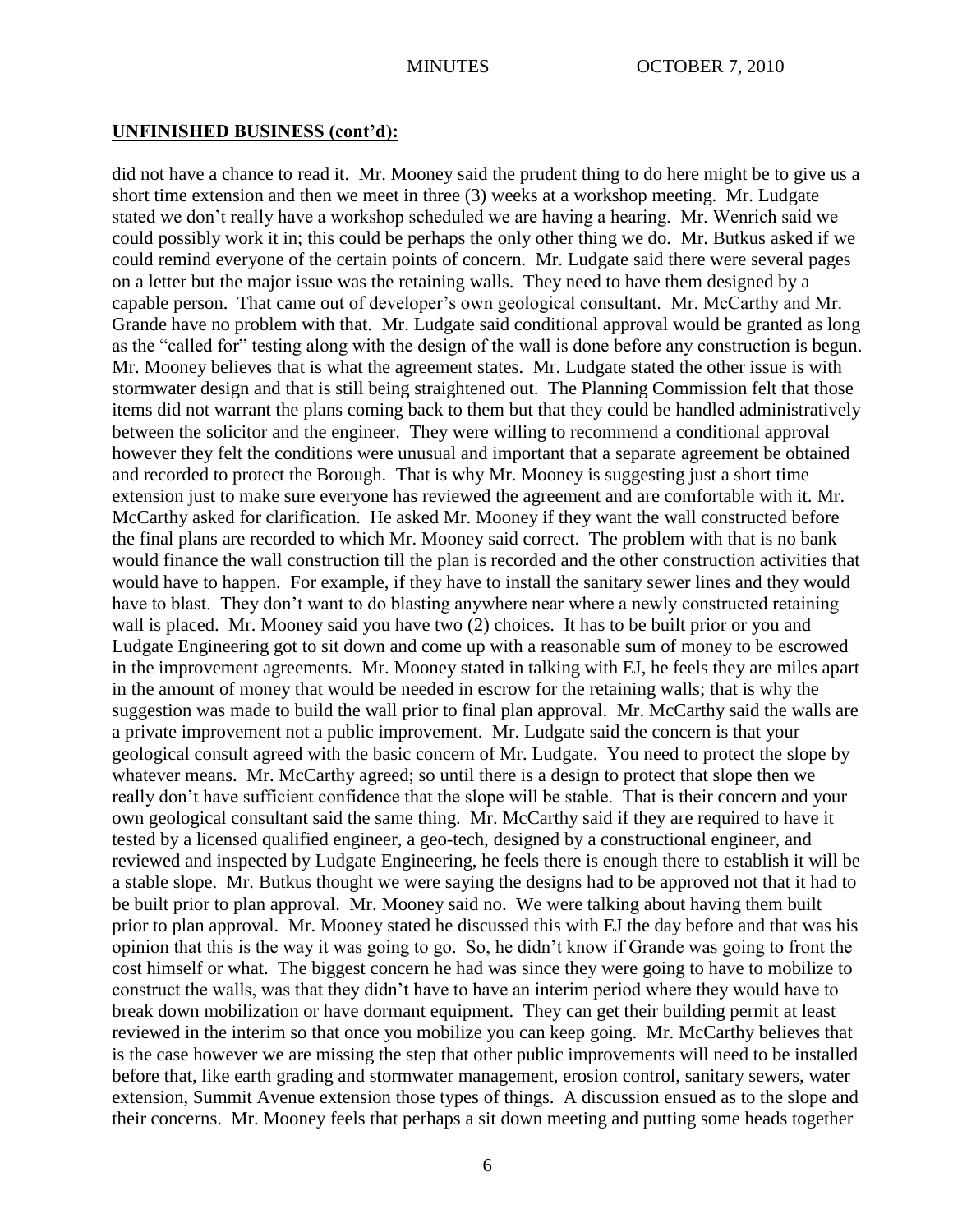## **UNFINISHED BUSINESS (cont'd):**

might be the way to go. Mr. McCarthy agreed. Mr. Wenrich suggested we table this issue for now. Mr. Ludgate stated the Borough needs the time extension. Mr. McCarthy said he granted the time extension. Mr. Leiby made the motion for the time extension; seconded by Mr. Oswald. Mr. Leiby feels all the utilities should be put into the ground before the wall is built because the utilities might need to go under the walls. The walls should be last.  $AYES - 7$ ,  $NAYS - 0$ ; motion carried. Mr. McCarthy questioned what agenda they will appear on to which Mr. Wenrich said the normal November meeting. Mr. Mooney stated he will send them a letter confirming that you granted the extension so we have something in writing. Mr. McCarthy will send an e-mail out the following day. He thanked Council.

The next item was the change to the Zoning Ordinance. It is the non conforming use change. We received notifications from the County and the Borough Planning Commissions and no recommendations were made by either Commission. Ms. Sloan said she did not receive them. Mr. Mooney said he distributed them a few months ago right after Mrs. DiBiasi stated her concern. Ms. Sloan said she did remember that now. If it is Council's pleasure we will need to have a public hearing at the next meeting. Mr. Ludgate stated we are going to have a lot of stuff pushed into this workshop meeting. Mr. Wenrich said we will need to take it to the regular meeting. Mr. Mooney questioned if they wanted to wait till the November workshop. It shouldn't take long. It was decided to hold the hearing at the November Council meeting. Mr. Butkus made the motion to authorize the advertising of the public hearing; seconded by Mr. Oswald.  $AYES - 7$ , NAYS – 0; motion carried.

#### **NEW BUSINESS:**

The first item is the change of municipality requests. Mr. Mooney stated he will explain this item and he is asking that no action be taken at this time till the workshop. There are two (2) property owners in the Milbeth Village area who have petitioned the County Board of Assessment to move the physical location hence their assessment into Spring Township because they believe they are in Spring Township. Upon review one (1) is definitely located in Spring and the other perhaps. However, when Milbeth Village was in the planning process we believe from Mrs. Shade's reviewing of the minutes, that there were some agreements and we are trying to locate them at this time that gave reason why they were going to be taxed as Sinking Spring residents. So before he gives his opinion whether to appeal their decision, they are trying to locate all the documents. We have forty (40) days to appeal the decision so we still have enough time if an appeal is warranted. Ms. Sloan stated if she remembered correctly it had to do with the school system. Mr. Butkus said no, he thought it was the roads. The ingress and the egress were issues. Ms. Sloan said the school district wanted those kids to go over here to the school house by the railroad tracks but then they switched the plans and they went to Whitfield. Mr. Butkus said he doesn't know which municipality you lived in would matter because both Sinking Spring and Spring Township would go to Whitfield School; they are all part of the Wilson School District. Ms. Sloan said, yeah. Mrs. Shade stated from the maps she has seen the boundary lines go right through their homes. This happened around 1993. Ms. Sloan questioned if this was her neighborhood. Mrs. Shade said yes, the new part. Mr. Wenrich asked if everyone is in agreement to table this for now. Mr. Butkus wants it projected on the wall when we discuss this.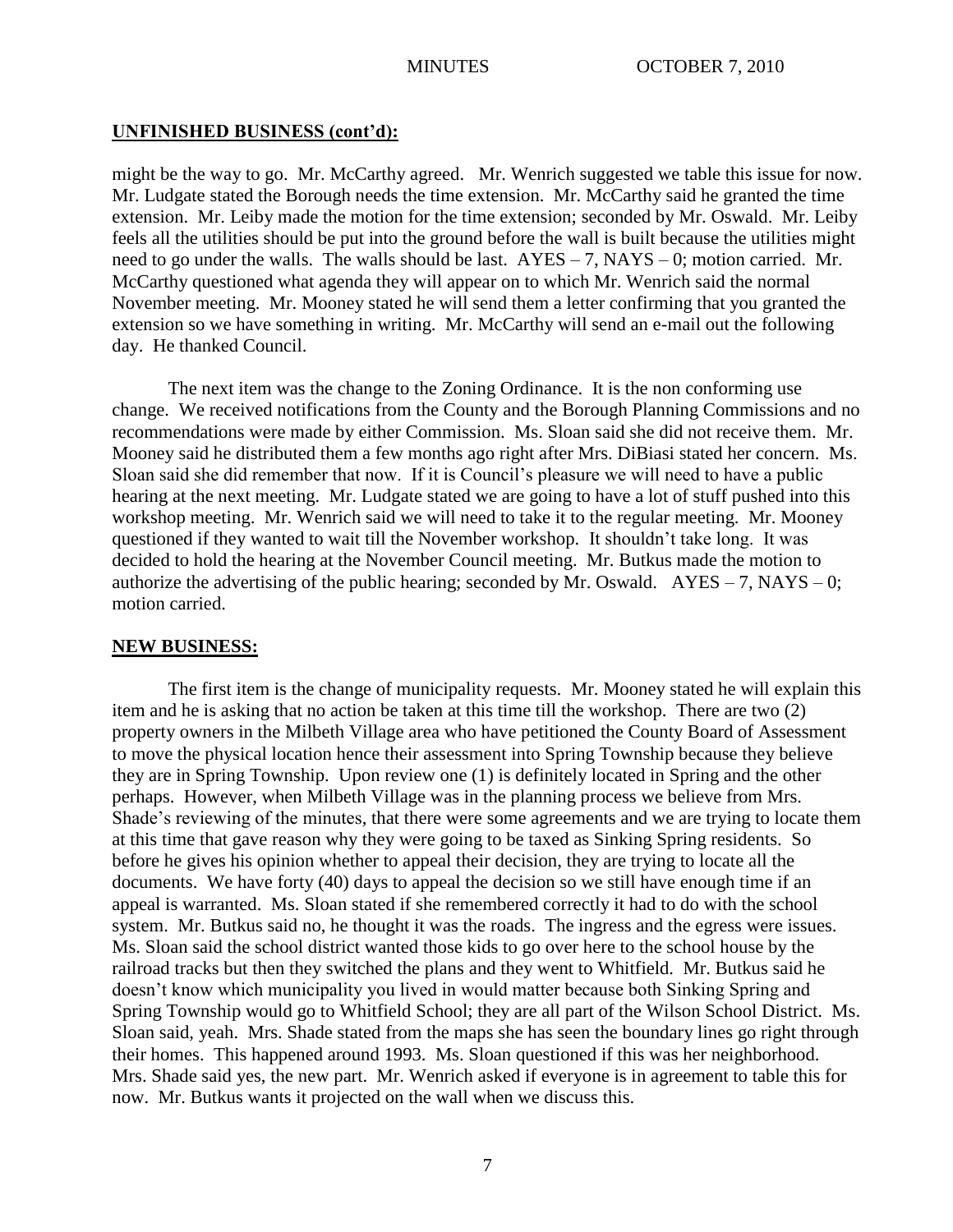#### **NEW BUSINESS (cont'd):**

Queen Street payment release was the next item on the agenda. Mr. Ludgate stated the contractor has requested a release of funds. They have substantially completed the work but they are on hold as of now. There is some street work that needs to be done. They have installed everything, they just need the street work to catch up with them. They are looking to have \$77,427.18 released and that is as of contract. Ludgate has reviewed it and they believe it is in order. Mr. Pachulio made a motion to release the payment; seconded by Ms. Sloan. AYES – 7, NAYS – 0; motion carried. This money comes from Liquid Fuels. Because of the delays in completing the road work and delays in PENNDOT coming out and inspecting, they will need a time extension. He is requesting an extension without prejudice so he does not get charged. He is asking the extension be till November 4, 2010 because the PENNDOT people won't arrange for the lights to go flashing till October 27, 2010. They must flash for a week before it goes into full operation. Mr. Ludgate recommends they be granted the extension and not be charged damages. Mr. Leiby made the motion to give them the extension; seconded by Mr. Butkus.  $AYES - 7$ , NAYS – 0; motion carried.

The next item is the JDH release. This is the Spring Market project. The developer had posted for the civil works not counting the sanitary sewer and this is the public works part. This is the street in the front which is basically open to the public, the stormsewer which attached to our system, and some other incidental work. They posted for the sanitary sewer separately. The original posting was \$339,478.21. They have asked for a reduction of a little over \$300,000.00. Ludgate would like to see retainage because of two (2) or three (3) things that need to be completed. His most concern is for the area right in front of the store. They had asked for a table to be built into the road. It has not been executed exactly according to plan. They would like to meet with the contractor/developer and get it straightened out. They are recommending surety to be released however holding surety in the amount of \$39,930.00. That is to deal with certain work not completed and to get the table straightened out. Ms. Sloan questioned Mr. Ludgate about how much the table would cost. Mr. Ludgate said it is about \$20,000.00. He doesn't have an exact number because some remedial things will need to be done as well. Mr. Ludgate will meet with them and ask them how they are going to rectify the problem. Then make a decision if what they are proposing is a reasonable compromise. He has some feedback that they say they can't build the original design however Mr. Ludgate disagrees with that. He is willing to keep an open mind. He doesn't want to delay the project; he wants them to be able to open. The purpose of the table is because this road can be used as a street we have a specific agreement with the developer that the public can use it but you are going to have people with shopping carts so they wanted to see something more than just paint stripes to protect the public. He wanted a physical impediment to keep from driving too fast in there. Right now we don't have it. He wants to get that resolved. Ms. Sloan recommended holding back \$50,000.00 because it is a safety issue. She feels we should hold back more just to protect ourselves. Mr. Ludgate said he understands her concern however we still hold the hammer on them because ultimately we can say no certificate of occupancy thus no opening. So, we do have another means of leverage and he doesn't know if they truly meant not to do the table but we do have another means of leverage if need be. Mr. Leiby asked if this table was on the original plan to which Mr. Ludgate stated yes. We left it that they would submit to us what they were going to do; we did get feedback on what they were going to do and in his opinion they haven't done exactly what they said they were going to do. He thinks it was inadvertent. He believes the \$39,930.00 is a good number. Mr. Butkus questioned if the \$39,000 figure was enough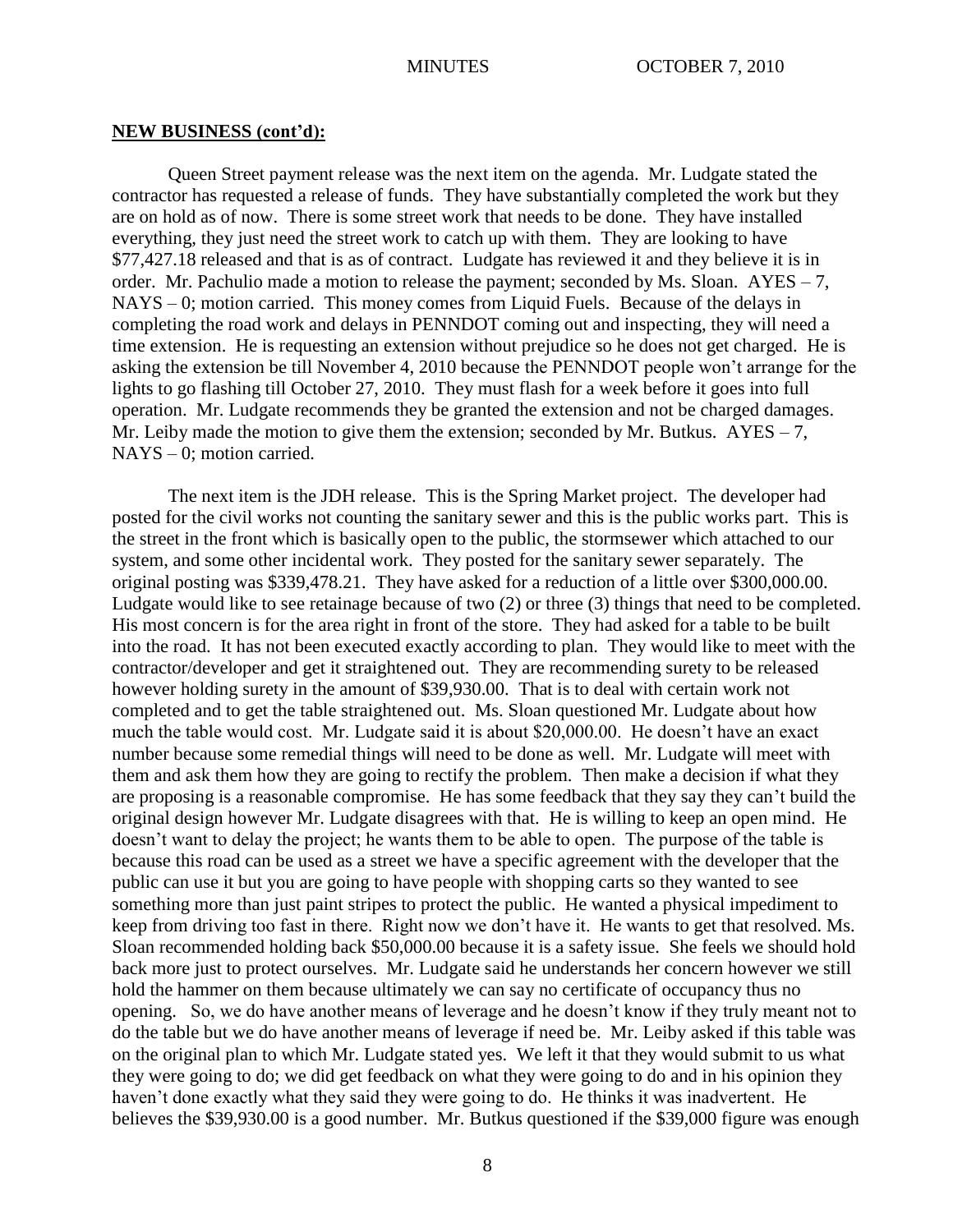### **NEW BUSINESS (cont'd):**

to do the work if necessary. Mr. Ludgate said yes. He explained they are about 95% complete. Ms. Sloan respectfully disagreed with Mr. Ludgate. Plans are plans and they know how to read them. We, the Borough, jumped through a lot of hoops to get this project done in regards to taking that building. Mr. Oswald respectfully disagreed with Ms. Sloan we need something to create some tax dollars and the longer we wait to open up that building we are just delaying our own revenue. Mr. Wenrich stated we don't give them their certificate of occupancy until everything is met. Mr. Oswald asked Mr. Ludgate if he felt this was on purpose to which Mr. Ludgate said he felt it was totally inadvertent. He believes it is correctable. Mrs. Stine made a motion to release the funds but hold back \$39,930.00; seconded by Mr. Oswald. AYES – 7, NAYS – 0; motion carried. Mr. Butkus made a motion to have Mr. Ludgate send a letter asking the surety company to release the funds with the exception of the \$39,930.00; seconded by Mr. Leiby.  $AYES - 7$ ,  $NAYS - 0$ ; motion carried.

# **PUBLIC COMMENT:**

Mr. Butkus had a question and he stated he was not the only person who has questioned Mr. Hart about this issue. In our Zoning Ordinance in the section referencing animals, it states about barnyard animals. Mr. Butkus asked Mr. Mooney the way it is written currently, people can't even keep a rabbit in their backyard. His question to Mr. Mooney, since the State regards rabbits differently now, how does that impact it. His second question is it references a permit here with a fee of \$1.00; do we have a specific process to process this permit. It is his understanding that he is not the only person questioning this. Mr. Hart stated you are the third one (1). Mr. Pachuilo said what does it say in the new zoning ordinance? Mr. Hart said it doesn't say anything about that. Ms. Sloan stated these are still in force until they are repealed or updated. Mr. Butkus said for existing non conformities, permits are required and under certain conditions being that it has to be more than 100 feet from a stream and more than 20 feet from a street, highway or adjoining property line, permits can be issued The permit fee is \$1.00 per year. He is just wondering how Council would like to interpret that because he has gotten some questions on it. Mr. Mooney said they are working on an interpretation of it but it is not finalized as of yet. Mr. Oswald states that speaks volumes as to how old that book is. This is probably not the only Ordinance in there that is questionable. It is a cost that we are going to have to look at. Mrs. Shade stated we were doing the codification but the cost of that would be about \$20,000.00 give or take. We just stopped the process. We had meetings but that is all the further it got. That is a large expense to have it updated Mr. Oswald stated to which Mr. Mooney agreed.

## **EXECUTIVE SESSION:**

Council went into an Executive Session at 8:10 p.m. for a personnel issue.

## **RECONVENE:**

Council reconvened at 8:23 p.m. Ms. Sloan made a motion to offer the road crew position to candidate number one (1) subject to pre employment screenings at a rate of \$13.50 an hour to begin working the first Monday after the screenings are complete and there will be a ninety (90) day probationary period; seconded by Mr. Oswald. AYES – 6, NAYS – 1 (Mr. Butkus); motion carried.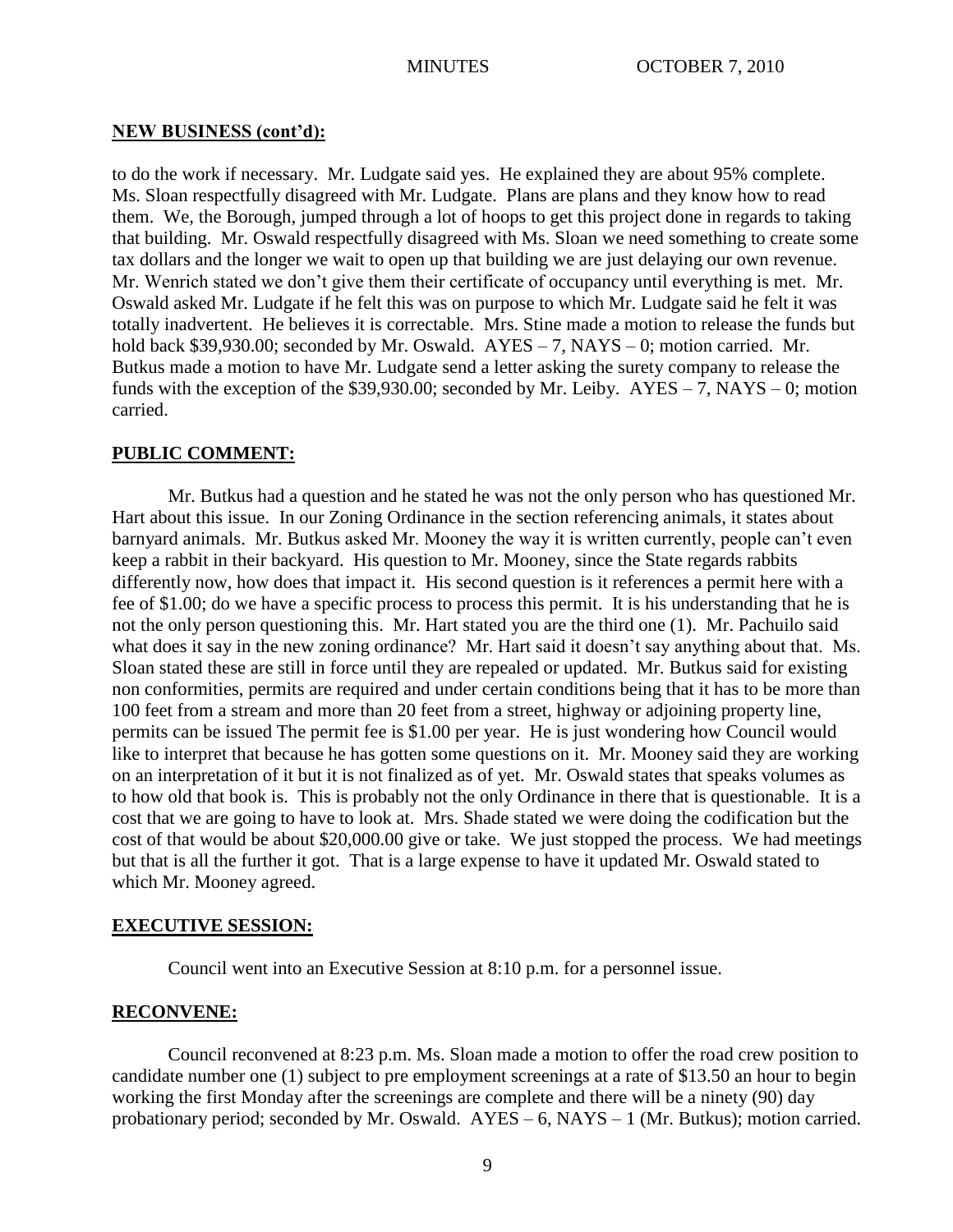# **POLICE CHIEF – JAMES OXENREIDER:**

Chief Oxenreider stated the VASCAR unit is in 44-3. The VASCAR lines use to be on Reedy Road and since Reedy Road was paved a few years ago the lines are no longer there. For court purposes, he believes the street department painted lines on Ruth Street but there is no certificate of measurement/accuracy for those lines. It should be 1,320 feet. The lines need to be certified by an engineer. He presented the old certification to Council from Reedy Road. It was done in 1983. Mr. Pachuilo doesn't know how Ruth Street is but it is bad on Reedy Road for speeding. Mayor Butkus stated this is not what this is. When we certify the VASCAR unit we have to actually stop the car, measure at two (2) points, it must be 1,320 feet. So when we put that into the unit, it must measure up. So for court purposes they must present the certificate. It is to calibrate it. Mr. Pachuilo understands now. A brief discussion ensued about the calibration. We are good on Ruth, Chief Oxenreider said. Mr. Butkus made a motion to have Mr. Ludgate calibrate the lines on Ruth Street for VASCAR calibration; seconded by Mrs. Stine. AYES – 7, NAYS – 0; motion carried. Chief Oxenreider had interest in starting up a crime watch again. After years of crime watch people started losing interest; however people are now interested in this again. The Chief does have applications if anyone is interested. Mr. Wenrich asked that it be put on the website. Ms. Sloan is interested and she has three (3) people interested in signing up for it as well. Mr. Butkus asked what the ballpark minimum needed to start up a proper rotation. Chief Oxenreider stated around twenty (20) residents. The Chief received a letter today for the replacement of MCT, computers in the cars. The cost to replace two (2) computers is \$7,570.38; however we are in the MCT program. Since we are in that program we would only owe \$1,761.42. That is already in the budget and in the communication expense. This is Countywide.

#### **MAYOR FRANCIS BUTKUS:**

The Mayor stated he and the Chief went to an all day seminar on how to run a more efficient police department; it was excellent. Chief Oxenreider stated Trick or Treat night will be two (2) nights since Halloween is on a Sunday this year. They figured most people would bring their children out on a Saturday night. The hours are 6 p.m. to 9 p.m. on both evenings. Both nights the curfew is 9:00 p.m. Starting October  $15<sup>th</sup>$  to November  $5<sup>th</sup>$  the curfew will be in effect. According to the minutes from last year, the curfew on the weekends was midnight. That is because of football games and Shocktoberfest, but it is Council's decision if we want to have different times. Mr. Pachuilo would like to go with what we had last year. A brief discussion ensued. This is for children under the age of 18. So, it was decided that curfew will be at midnight on weekends and the rest of the time it will be at 9:00 p.m.

#### **COUNCILMAN - JAMES PACHUILO:**

Mr. Pachuilo stated we will need to take action on this item before the beginning of next year. We made a motion to go with the one (1) year extension on the Lebanon Valley Farm's trash contract. The contract is now \$290,322.00. What we will be collecting and what we will be paying out is a difference of about \$50,000.00. It comes out to about \$243.00 per year instead of the \$200.00 per household we currently are billing. It will be about \$3.58 more per month. Mr. Butkus questioned if this pertains to the potential extra houses they found. Mr. Mooney said he sent them a letter based on the contract and their response was get us a contract amendment so we can get the bond in place. They did not mention the additional homes. Mr. Wenrich stated we can't make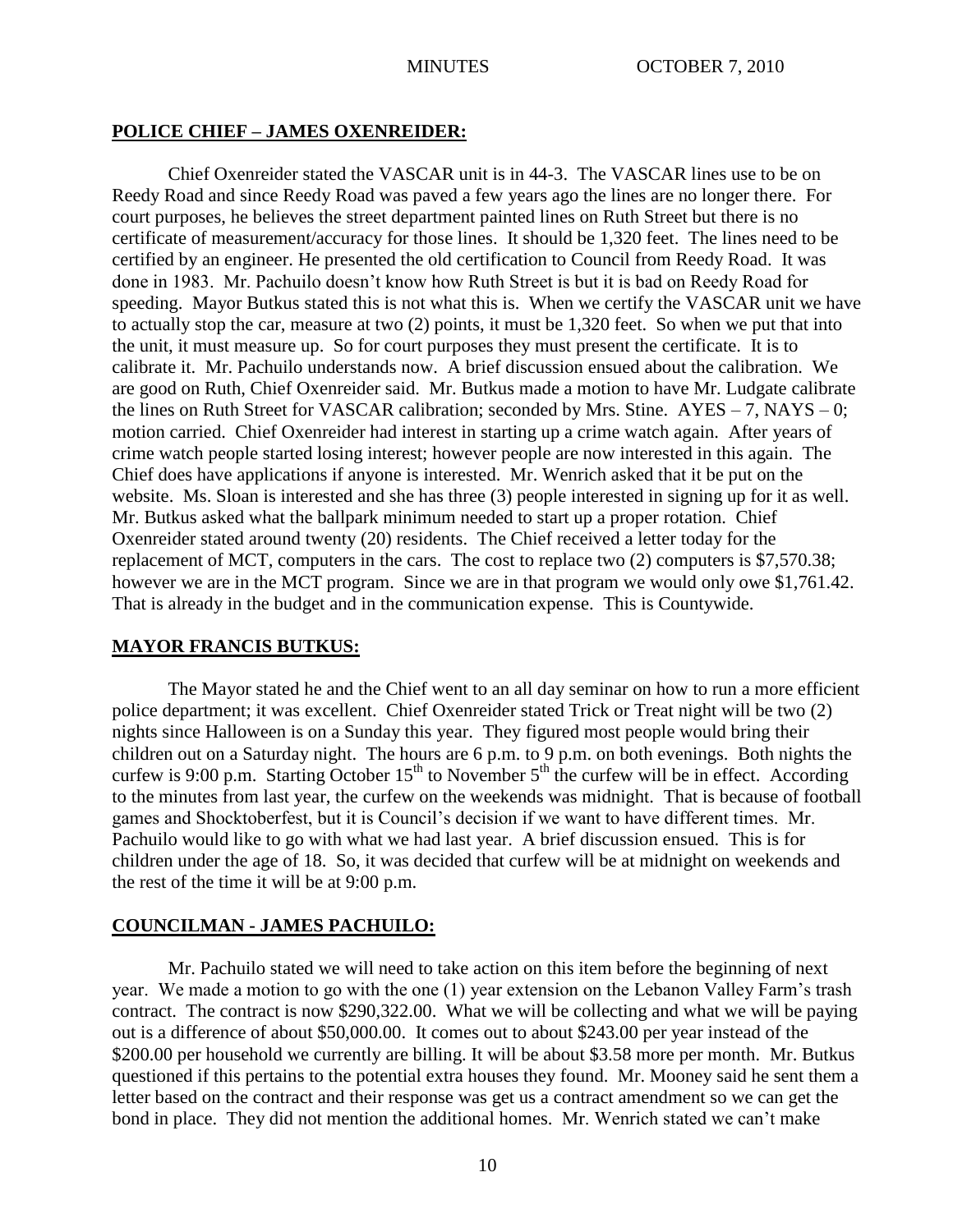# **COUNCILMAN - JAMES PACHUILO(cont'd):**

a profit to which Mrs. Shade said correct. Mr. Mooney stated we are allowed to cover our administrative costs that go into this. Mr. Mooney stated when he and Mrs. Shade spoke it was discussed going up between \$4 and \$5. Ms. Sloan said per person to which Mr. Mooney said per household. Ms. Sloan said how do people come off the rolls, like your kid moves away? Mr. Butkus stated we don't bill by per person. Mrs. Shade stated we bill by establishment. Mrs. Shade said the fluctuating ones we have year to year is the businesses and those are billed by the tax collector. She said what is collected by the Borough from business could vary year to year as a business might choose to get a dumpster from another hauler. Ms. Sloan said you can't really count on them. Trash and sewer are on the same people. Mr. Oswald stated in talking with Mr. Schlott he is 90% certain there will not be a sewer increase. Mr. Butkus said those two (2) monies can't be comingled. Everyone said they know that but it does come out on the same bill. Mr. Oswald stated he doesn't want to come next year and be raising taxes, trash fees, and sewer. Mr. Pachuilo feels we should shop it out midyear next year. Mr. Butkus said there is another year extension on their contract as well. Mrs. Shade stated she would like Council to consider perhaps bidding the contract with one (1) bulk item each week. She went on to say that most people think they do live in Spring Township and these items can't be put out and then Mr. Hart must go and warn them they can't do that; that is taking Mr. Hart's time and Borough money to go around and tag this stuff each week. She said what we might be saving on the contract we are spending on Mr. Hart's salary and supplies to write these offenses up each week. Mr. Butkus stated when we bid this last time we did ask for that but there was only one (1) hauler that was interested in doing it that way and that is all they were interested in doing. Mr. Butkus asked if that included the increase in homes from the Brookfield Manor area to which the answer was yes. Mr. Pachuilo questioned what is allowed to be planted between your curb and your sidewalk. Mr. Hart said nothing in certain areas. Mr. Hart said some areas can have street trees however Brookfield Manor is not one (1) of them. Mr. Pachuilo asked if a five (5) foot evergreen is a street tree. It is on Winding Brook. Mr. Hart said it was not allowed. It is between the curb and the sidewalk. The tree is five (5) foot from the mailbox.

# **COUNCIL VICE PRESIDENT EDWARD OSWALD:**

Mr. Oswald asked Ms. Sloan how donation of books is taken care of at the Library. Ms. Sloan stated they can bring the books in however a lot of the times the Library can't use the books but the Friends of the Library can take them for their sale. They will give you a certificate for your taxes. They will take videos, CD, those types of things.

# **PUBLIC WORKS DIRECTOR – MICHAEL HART:**

Mr. Hart stated Mr. Butkus questioned about the uniforms. Our five (5) year contract expires October 26, 2010 he believes. We are spending about \$3,800.00 a year on rental. We are paying around \$45 to \$55 for a pair of pants. He has terminated the contract. He will be going to Vanity Fair and buying them some jeans and getting them uniform shirts which will save us a ton of money. They will take them home and clean them. We will just replace them in a three year cycle. Mr. Hart stated some things will need to be bought this year however the majority of the items will be purchased in 2011.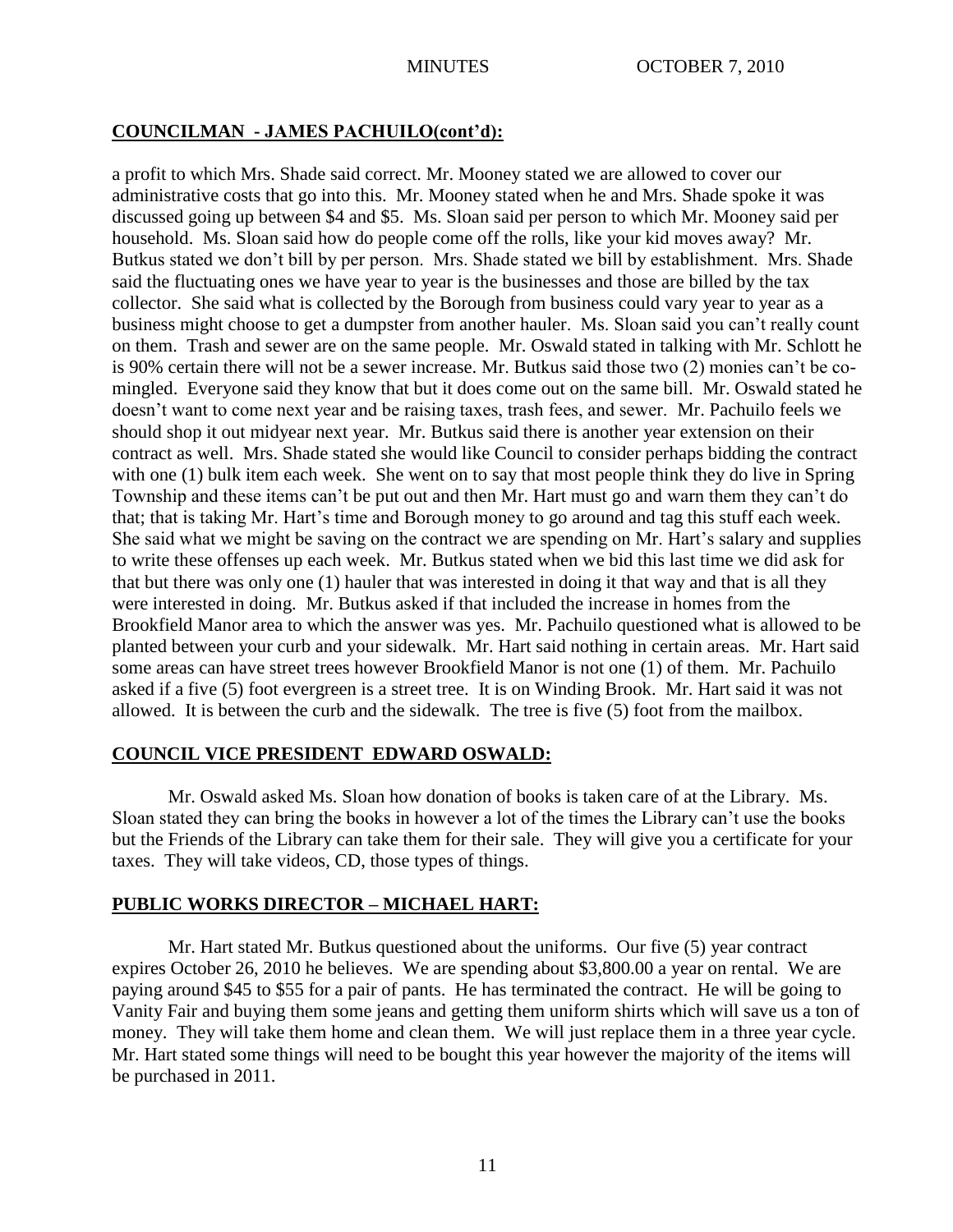## **BOROUGH ENGINEER – ROBERT LUDGATE, SR.:**

Mr. Ludgate stated on October 27, 2010 we have a public meeting. They intend to present the LUPTAP Study. The other issue is the Traffic Impact Study. An ad will be placed inviting everyone to attend the meeting. They received a letter asking for two (2) waivers for the Sunoco project. One (1) is a waiver of the preliminary land development application in favor of the combined submittal of a final and preliminary. This would save them one (1) step in the process. The second waiver is for the plan size. Our Ordinance says 24x36 and they would like to submit a larger drawing of 30x42. He doesn't know if the Planning Commission has discussed this. They were part of the review but they did submit a formal letter. Mr. Ludgate questioned if Council is willing to work on these two (2) waivers. Mr. Butkus stated he doesn't have a problem with the size plans they want to give us as long as they give us ample copies of the plan. Mr. Butkus did have a concern about the two plans being combined into one (1). He said he believed that area has had some problems with runoff from prior developments. His concern is with the two (2) plan process we have twice to look over the plans so we don't end up putting more pressure on the storm sewer system we put in up there. The majority if their construction will be in the Borough, Mr. Hart said. Ms. Sloan agrees with Mr. Butkus on that issue. Mr. Hart said right now it is not a rail citing it is a truck terminal. Ms. Sloan made a motion to waive the plan submittal size; seconded by Mr. Butkus.  $AYES - 7$ ,  $NAYS - 0$ ; motion carried. Mr. Ludgate read from a letter regarding the waiver of the plans. They said it is a hardship for them to get the biodiesel fuel out. Mr. Ludgate stated that there was a flood back behind the Spring Market because of the large amount of rainfall we have just had. Mr. Eisenbrown and Mr. Ludgate looked at it today. There was some concern about the ditch a few months ago. Before the property was cleaned up there were a lot of leafs and debris there helping to damn up the water. Now the trash is coming down at a rather good rate from WaWa. Part of the ditch is on the railroad property and part of the ditch is on Spring Market property and the last part of it, is actually on PENNDOT property. He would like Mr. Hart to be authorized to work with them to put some type of erosion control in there. At this point they will need to look at but he is thinking some larger stone with some riff raff. When it scours out the debris ends up in the stormwater system and potentially clogging stormsewers on Penn Avenue. And also whatever pollution is coming into the system we will be ultimately responsible for getting rid of it. Ms. Sloan questioned if we could put Crown Vetch in to help manage the problem. Mr. Hart said this area runs like a river; you could go flying down through. Mr. Ludgate said the ground in there is very sterile. It won't grow anything right now. In addition, if you plant Crown Vetch now, you won't see anything until 2012 because it is on the north side and doesn't get enough sun. He believes some small check damns will do the job. They will flatten out the gradient and catch some of the debris so it doesn't end up at the catch basin. Mr. Butkus questioned if we could say anything to Friendly's regarding this issue. Mr. Ludgate would like to send a letter to Spring Township because they should be policing what emerges from their system. We can't police WaWa and Friendly's as they aren't in our Borough. Mr. Oswald asks if this happens in any storm or just a storm of that magnitude. Mr. Hart said any storm. Mr. Wenrich asked Mr. Ludgate and Mr. Hart to work together along with Norfolk Southern, Spring Markets, and PENNDOT on this situation. Ms. Sloan questioned if there was enough room to plant a couple of willow trees because they soak up quite a bit of water. Mr. Butkus said you can't plant them. Mr. Hart said this is only about 25 feet off the tracks. Ms. Sloan made a motion to authorize Ludgate to try and stop the flooding along the tracks behind Spring Markets; seconded by Mr. Pachuilo. AYES – 7, NAYS – 0; motion carried.